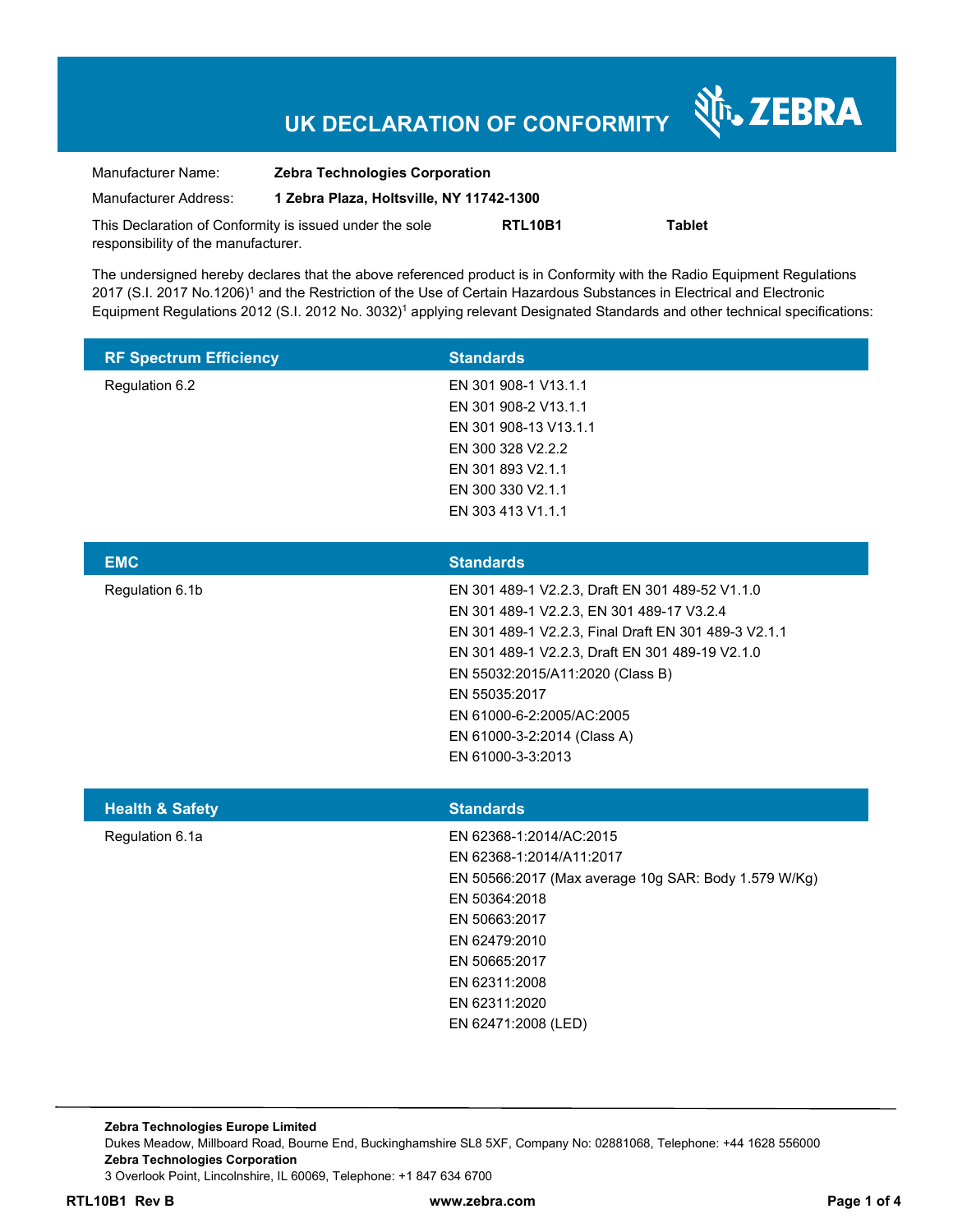### **UK DECLARATION OF CONFORMITY**



#### **Environmental Standards**

Restriction of the Use of Certain Hazardous Substances in Electrical and Electronic Equipment Regulations

EN 50581:2012 EN IEC 63000:2018

With regard to the Radio Equipment Regulations 2017 (S.I. 2017 No.1206)<sup>1</sup>, the conformity assessment procedure referred to in regulation 41(4)(a) and detailed in Schedule 2 has been followed.

In addition, for specific versions intended for use in potentially explosive atmospheres, the undersigned hereby declares that the above referenced product is in Conformity with Equipment and Protective Systems Intended for Use in Potentially Explosive Atmospheres Regulations 2016 (S.I. 2016 No.1107)<sup>1</sup> applying relevant Designated Standards and other technical specifications:

| <b>Safety - Explosive Atmospheres</b> | <b>Standards</b>         |
|---------------------------------------|--------------------------|
|                                       | EN 60079-0:2018          |
|                                       | EN 60079-7:2015/A1: 2018 |
|                                       | EN 60079-31:2014         |
|                                       |                          |

With regard to Equipment and Protective Systems Intended for Use in Potentially Explosive Atmospheres Regulations 2016 (S.I. 2016 No.1107)<sup>1</sup>, the conformity assessment procedure referred to in regulation 39 and detailed in Schedule 3A, part 3 has been followed with the involvement of the following Approved Body: TUV Rheinland Industrie Services GmbH, Am Grauen Stein, 51105 Koln, Germany

Approved Body Number: 0035 Type Examination Certificate number: TUV 19 ATEX 8422 X



 II 3 G Ex ec IIC T6 Gc II 3 D Ex tc IIIB 85° C Dc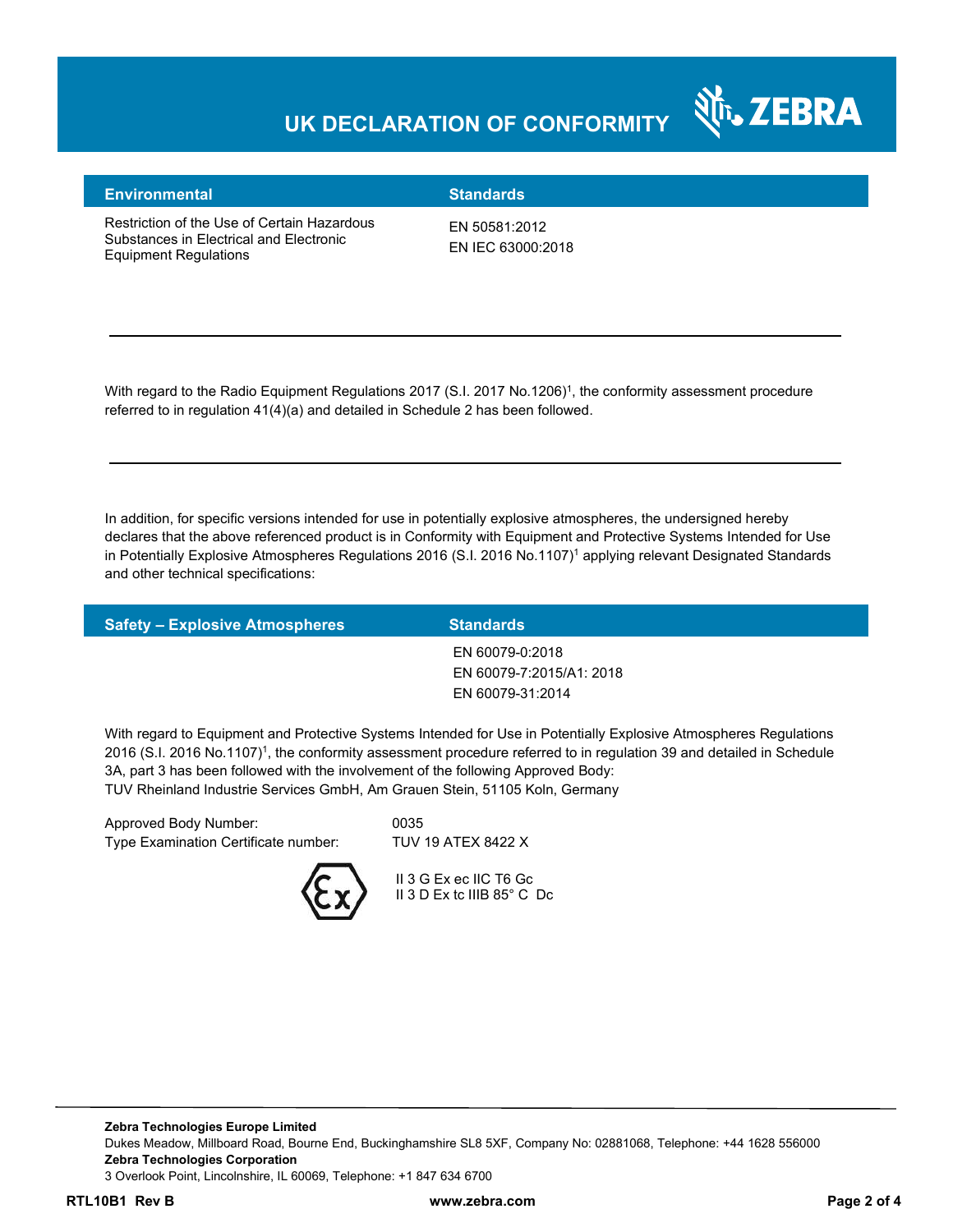### **UK DECLARATION OF CONFORMITY**

 $^{\rm 1}$  As amended by applicable EU withdrawal legislation implemented at the time of issuing this declaration

#### **Signed on behalf of Zebra Technologies Corporation**

*(Signature of authorized person)* Marco Belli Rev: B مستقادة المستقادة المستقدمة المستقدمة المستقدمة المستقدمة المستقدمة المستقدمة المستقدمة المستقدمة Sr. Manager, Regulatory **Date: 1 December 2021** Place: Bourne End, UK

Nr. ZEBRA

**Zebra Technologies Europe Limited**  Dukes Meadow, Millboard Road, Bourne End, Buckinghamshire SL8 5XF, Company No: 02881068, Telephone: +44 1628 556000 **Zebra Technologies Corporation**  3 Overlook Point, Lincolnshire, IL 60069, Telephone: +1 847 634 6700